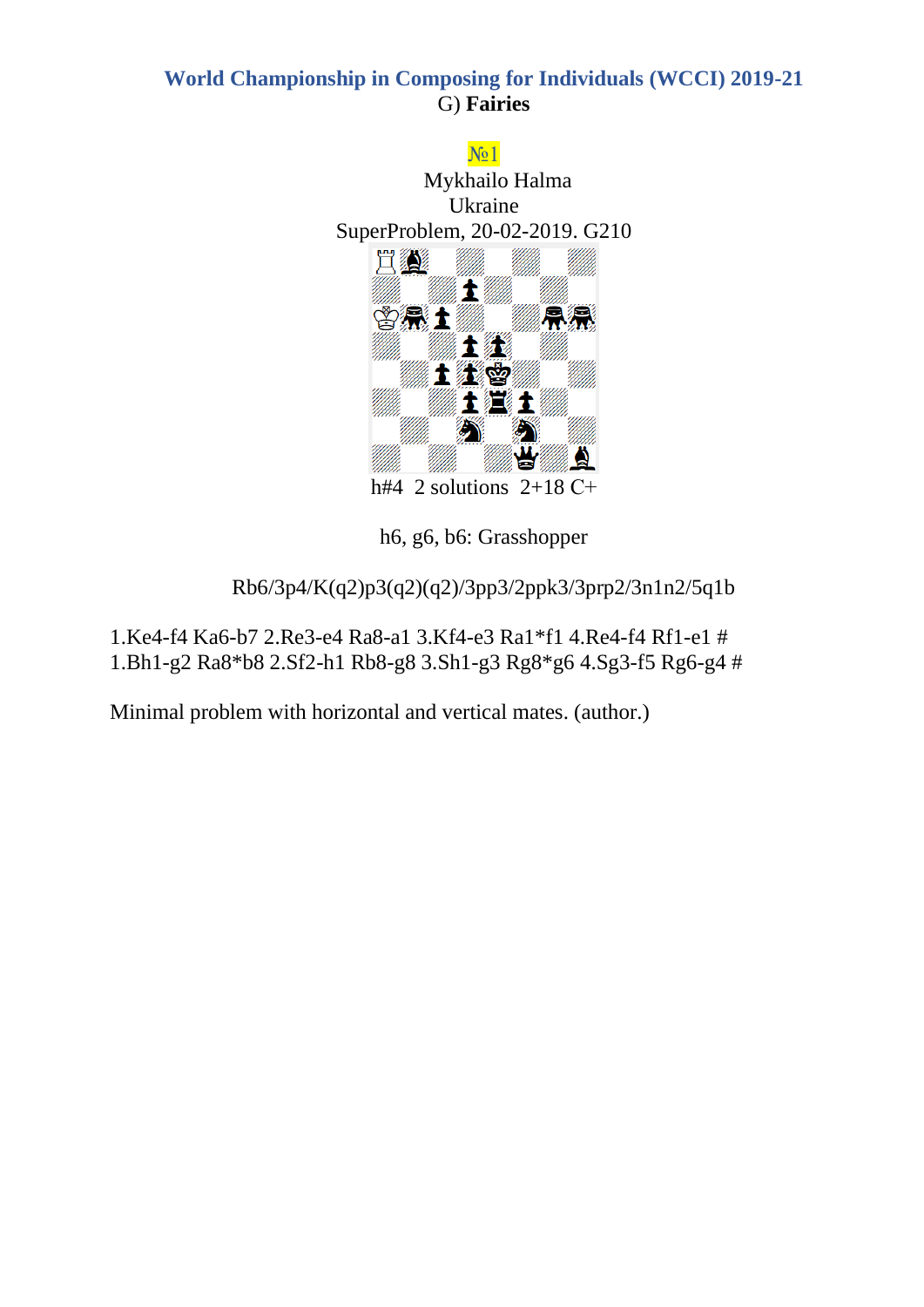

8/8/8/8/5np1/2K1p1p1/5B2/3k4

a)1.Kd1-e2 Kc3-d4 2.Ke2-f1 Kd4\*e3 3.Kf1-g2 Ke3\*f4 4.Kg2-h1 Kf4\*g3 = a)  $1.g4-g3 Bf2*g3 2.e3-e2 Bg3*f4 3.e2-e1=S Bf4*d2 4.Se1-d3 Kc3*d3 =$ 

Kings draw a letter "M" - Mikhail Mishko. Monkey theme, double zigzag, phoenix. Miniature, model mates, one of which is ideal (author.)

Короли описывают буквы "М" – Михаил Мишко. Обезьяная, двойной зигзаг и Феникс темы. Миниатюра, правильные маты, один из которых идеальный. (автор.)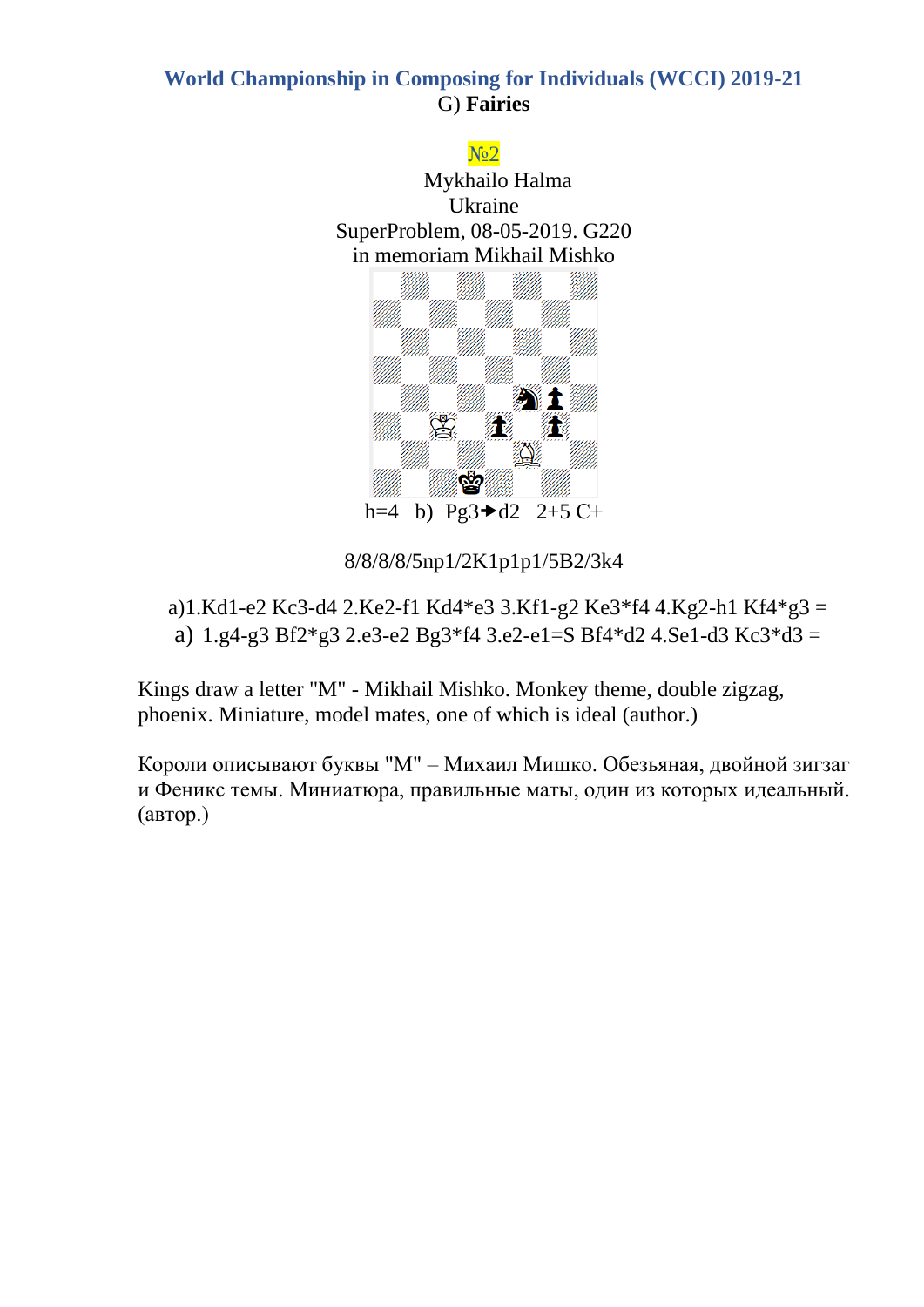

2r5/p7/B7/kN3K2/3P4/8/8/8

- $1.Ka5*a6[+wBf1] Sb5-c7 + 2.Ka6-b7 Bf1-g2 + 3.Kb7-b8 Sc7-a6 #$ 1.Ka5-b4 Sb5-c7 2.Kb4-c3 Ba6-c4 3.Kc3\*d4[+wPd2] Sc7-e6 #
- 1.Rc8-c5 + d4\*c5[+bRh8] 2.Rh8-h4 Sb5\*a7 3.Rh4-a4 Sa7-c6 #

Fabulous Circe-mates with bishop self-defense along the a7-f1 line in the first phases, end with him being taken by the king in the last and no longer virtual, but real flight to f1. 3-move mobility of the black rook in the first phase, is replaced by activation of the black king - all 6 moves!

 Mates with a white knight from 3 white squares on the 6th rank a6, c6, e6. Miniature.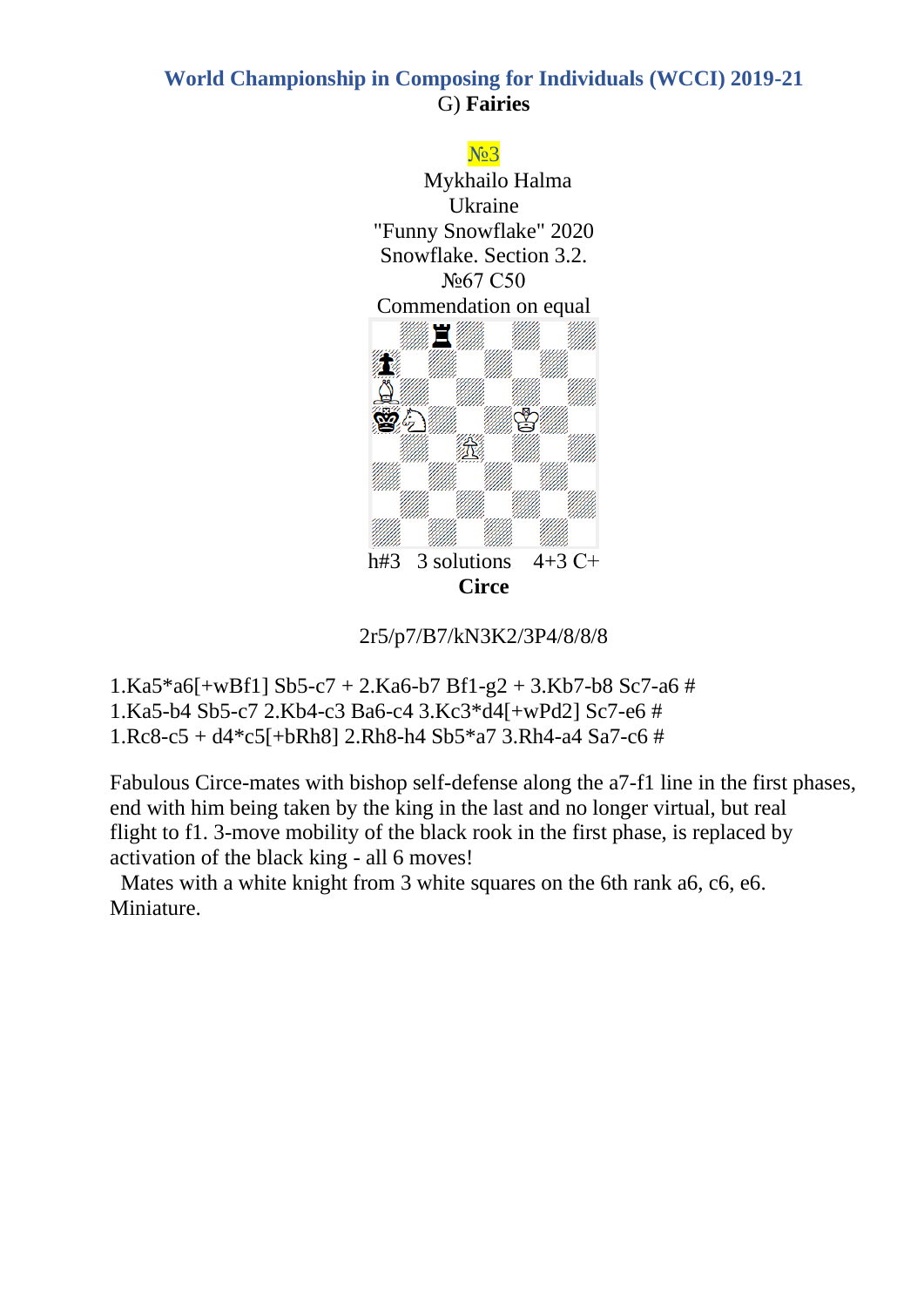

6Kn/4rp2/3brpB1/4kq2/8/8/8/8

1.Re7-d7 2.Bd6-e7 3.Re6-d6 4.Ke5-e6 5.Qf5-e5 6.f6-f5 7.f7-f6 8.Sh8-f7 Bg6\*f7 #

An excellent achievement by white minimal with model-mate. 7-fold exchanged  $squares = FmL(Umnov) a>x/b>a/c>b/d>c/e>d/f>e/g>f/y>g .....;$ Karol Mlynka, International Judge of the FIDE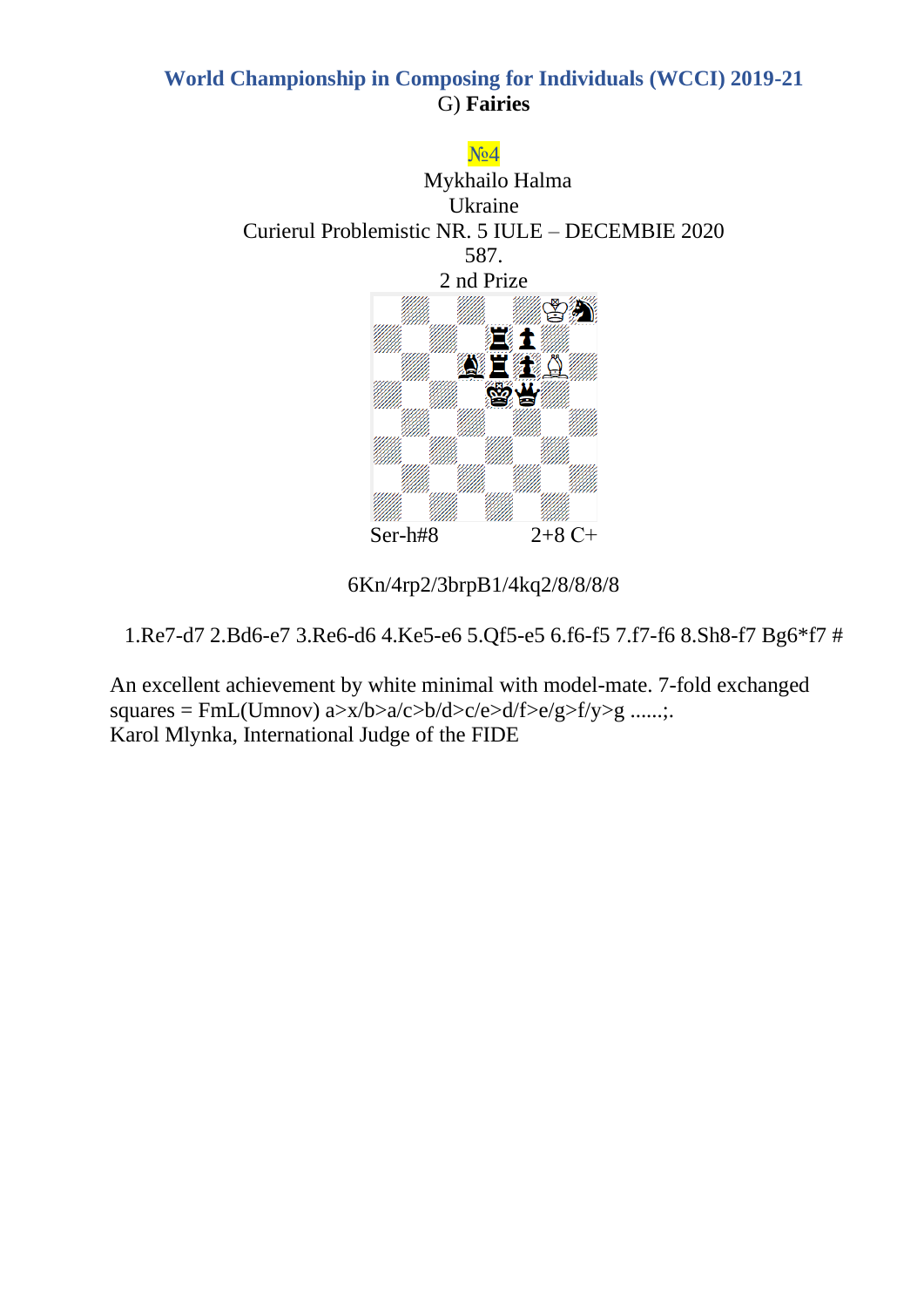$N<sub>25</sub>$ 

Mykhailo Halma Ukraine Проблеміст України, №4(66), жовтень - грудень 2020. G704.



# $3rk3/p1p1p1bn/1p1pKp1p/8/6p1/8/7P/8$

Twice wigwag